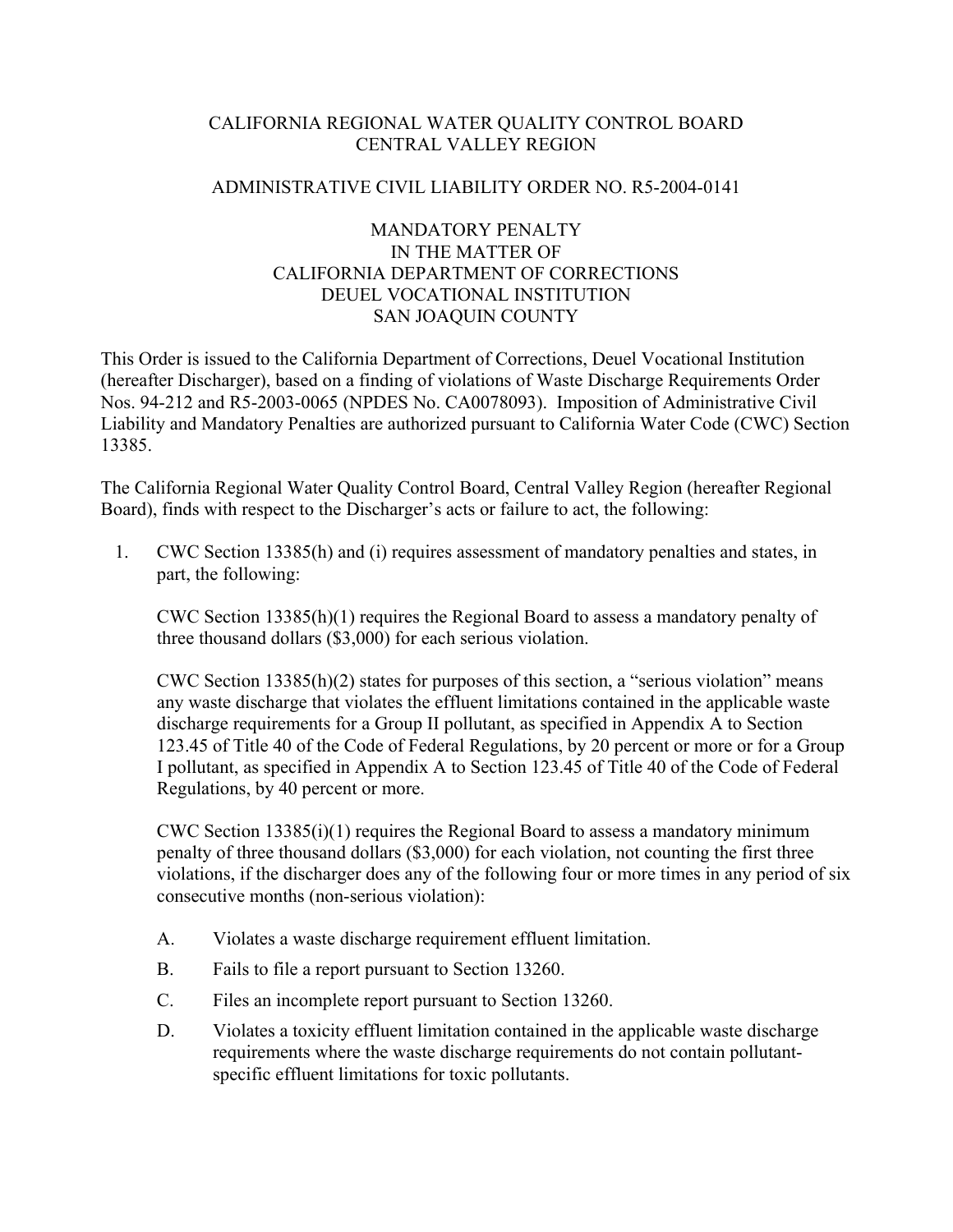# ADMINISTRATIVE CIVIL LIABILITY ORDER NO. R5-2004-0141  $-2$ -CALIFORNIA DEPARTMENT OF CORRECTIONS DEUEL VOCATIONAL INSTITUTION SAN JOAQUIN COUNTY

2. CWC Section 13385(l)(1) states, in part, that in lieu of assessing penalties pursuant to CWC Section 13385(h) or (i), the Regional Board, with concurrence of the Discharger, may direct a portion of the penalty amount to be expended on a supplemental environmental project (SEP). If the penalty amount exceeds fifteen thousand dollars (\$15,000), the portion of the penalty amount that may be directed to a SEP may not exceed fifteen thousand dollars (\$15,000) plus 50 percent of the penalty amount that exceeds fifteen thousand dollars (\$15,000).

CWC Section 13385(l)(2) defines a SEP as "an environmentally beneficial project that a person agrees to undertake, with the approval of the Regional Board, that would not be undertaken in the absence of an enforcement action under this section."

- 3. On 5 August 1994, the Regional Board adopted Waste Discharge Requirements (WDR) Order No. 94-212, for the California Department of Corrections to regulate discharges of treated sanitary wastewater from the Deuel Vocational Institution in San Joaquin County.
- 4. Effluent Limitation B.1 of Order No. 94-212 states, in part:
	- *"1. Effluent shall not exceed the following limits:*

| Constituent<br>BOD <sub>5</sub> <sup>1</sup> | Unit<br>mg/l | <u>Average</u><br>$2\Omega^2$ | Monthly Weekly Monthly<br><u>Average</u><br>30 <sup>2</sup> | Median | Daily<br>Maximum<br>$40^2$ |
|----------------------------------------------|--------------|-------------------------------|-------------------------------------------------------------|--------|----------------------------|
|                                              |              |                               |                                                             |        |                            |
| <b>Total Coliform</b><br>Organisms           | MPN/100 ml   |                               |                                                             | 2.2    | 23                         |

<sup>1</sup>5-day, 20<sup>o</sup>C biochemical oxygen demand (BOD) <sup>2</sup>To be assertained by a 24 hour composite *To be ascertained by a 24-hour composite 3 Based upon a design treatment capacity of 0.62 mgd."* 

- 5. Effluent Limitation B.4 of Order No. 94-212 states:
	- *"4. The average dry weather (April through November) discharge flow shall not exceed 0.62 mgd."*
- 6. Effluent Limitation B.5 of Order No. 94-212 states:
	- *"5. The peak wet weather discharge flow shall not exceed 0.62 mgd."*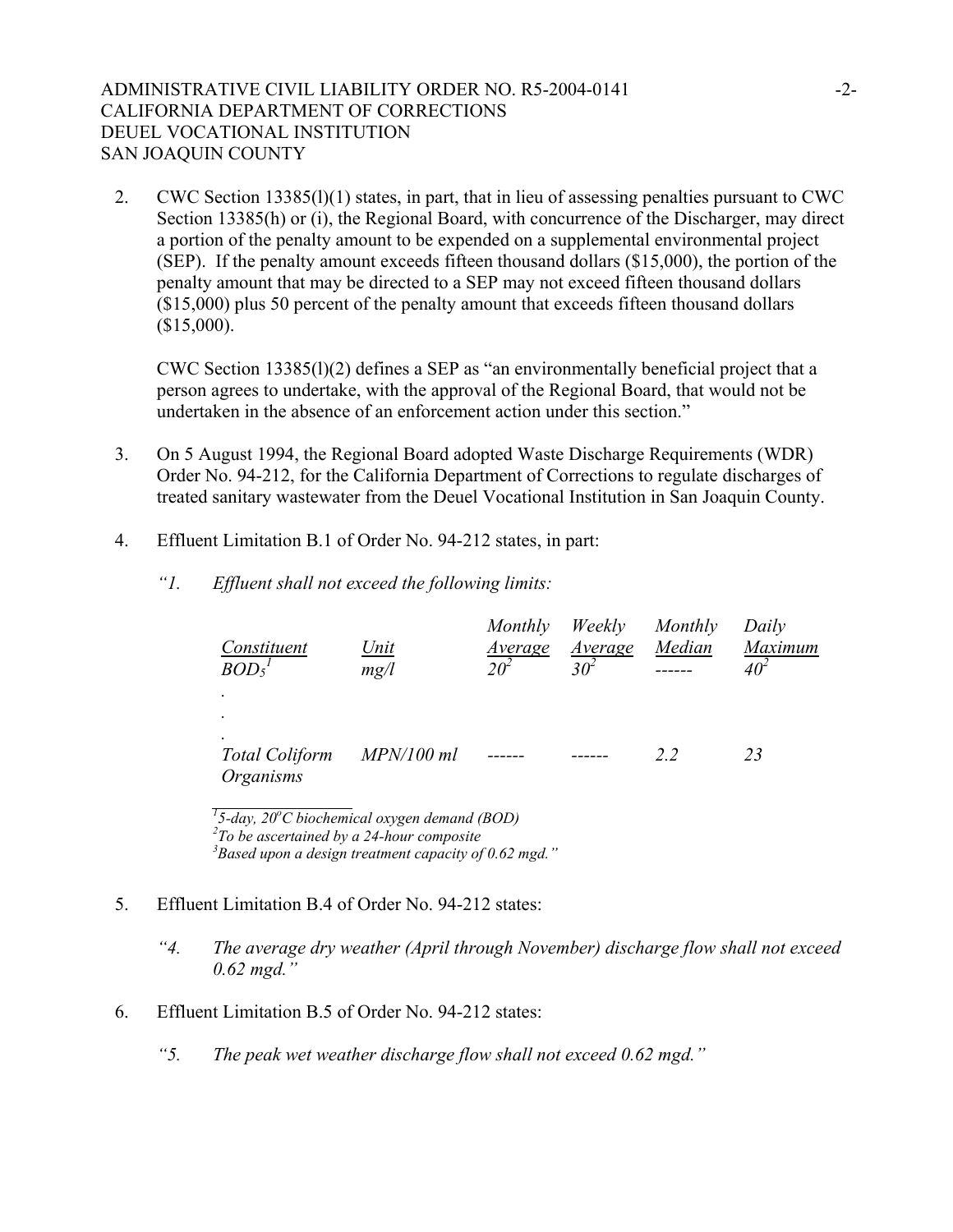# ADMINISTRATIVE CIVIL LIABILITY ORDER NO. R5-2004-0141 -3- CALIFORNIA DEPARTMENT OF CORRECTIONS DEUEL VOCATIONAL INSTITUTION SAN JOAQUIN COUNTY

- 7. Biochemical Oxygen Demand (BOD) is a Group I pollutant, as specified in Appendix A to Section 123.45 of Title 40 of the Code of Federal Regulations.
- 8. According to monitoring reports submitted between 1 January 2000 and 13 June 2003, the Discharger committed eighteen (18) serious and nineteen (19) non-serious effluent violations. During this period, the Discharger exceeded the maximum daily, weekly average, and/or monthly average effluent limitations for BOD twenty-four (24) times [eighteen (18) of which are serious violations]; exceeded the daily maximum total coliform organisms effluent limitation seven (7) times (all of which are non-serious violations), and exceeded the monthly average dry weather and/or peak wet weather effluent flow limitation six (6) times (all non-serious violations). A detailed list of all violations is included in Attachment A, a part of this complaint. All of the serious violations and fourteen (14) of the nineteen (19) non-serious violations are subject to Mandatory Minimum Penalties authorized pursuant to CWC Section 13385(h) and (i).
- 9. The total amount of the mandatory penalty for violations of WDR Order No. 94-212 is \$96,000 [(18 serious violations x  $$3,000$ ) + (14 non-serious violations x \$3,000)].
- 10. On 25 April 2003, the Regional Board adopted WDR Order No. R5-2003-0065 (effective 14 June 2003), rescinding WDR Order No. 94-212 and regulating discharges of treated sanitary wastewater (Outfall 001) and industrial wastes (Outfalls 003 and 004) from the Deuel Vocational Institution.
- 11. Effluent Limitation B.1 of Order No. R5-2003-0065 (Outfall 001) states, in part:
	- *"1. Effluent shall not exceed the following limits:*

|                |              | Monthly | Weekly  | Daily   | Daily   |
|----------------|--------------|---------|---------|---------|---------|
| Constituents   | Units        | Average | Average | Average | Maximum |
| Oil and Grease | $m\varrho/l$ |         | $- - -$ | ---     |         |

- 12. Effluent Limitation B.3 of Order No. R5-2003-0065 (Outfall 001) states, in part:
	- *"3. Effectively immediately and until 1 March 2008, effluent shall not exceed the following limitations:*

|                       |            | Monthly | Daily   |
|-----------------------|------------|---------|---------|
| Constituents          | Units      | Median  | Maximum |
| <b>Total Coliform</b> | MPN/100 ml |         | 23"     |

- 13. Effluent Limitation B.4 of Order No. R5-2003-0065 (Outfall 001) states, in part:
	- *"4. The following interim effluent limitations are effective until 1 March 2008:*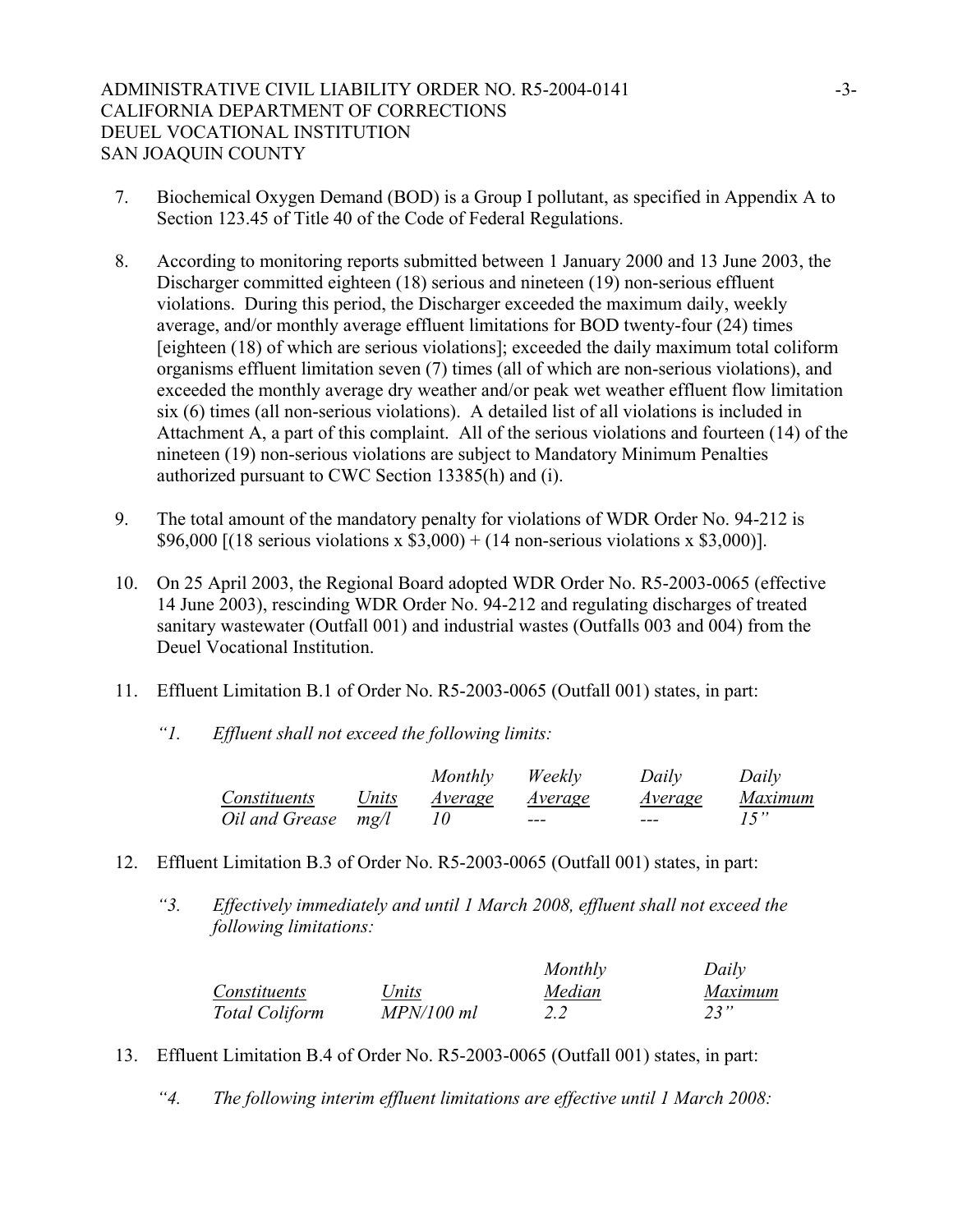# ADMINISTRATIVE CIVIL LIABILITY ORDER NO. R5-2004-0141 -4- CALIFORNIA DEPARTMENT OF CORRECTIONS DEUEL VOCATIONAL INSTITUTION SAN JOAQUIN COUNTY

|                             |           | Daily   |
|-----------------------------|-----------|---------|
| Constituents                | Units     | Maximum |
| <i>Bromodichloromethane</i> | $\mu$ g/l | 50"     |

- 14. Effluent Limitation B.8 of Order No. R5-2003-0065 (Outfall 001) states:
	- *"8. The monthly average dry weather discharge flow shall not exceed 0.62 million gallons per day."*
- 15. Cease and Desist Order No. R5-2003-0066 was adopted on 25 April 2003, which includes a time schedule to comply with Effluent Limitation B.8 of Order No. R5-2003-0065 by 1 December 2004. CWC Section 13385(j)(3) states that Sections 13385(h) and (i) do not apply to violations of effluent limitations where the waste discharge is in compliance with a cease and desist order issued pursuant to Section 13301, as long as all of the requirements specified in CWC Sections  $13385(i)(3)(A)$ , (B), (C), and (D) are met. The previous permit for this facility, Order No. 94-212, also contained an average flow limitation of 0.62 million gallons per day. Therefore, the requirement specified in Section  $13385(i)(3)(B)$  is not met, and CWC Sections 13385(h) and (i) apply.
- 16. Bromodichloromethane (BDCM) is a Group II pollutant, as specified in Appendix A to Section 123.45 of Title 40 of the Code of Federal Regulations.
- 17. According to monitoring reports submitted between 14 June 2003 and 31 May 2004, the Discharger committed one (1) serious and seven (7) non-serious violations. During this period, the Discharger exceeded the monthly average oil and grease effluent limitation two (2) times (both non-serious violations), exceeded the daily maximum total coliform organisms effluent limitation one (1) time (a non-serious violation), exceeded the maximum daily effluent limitation for BDCM one (1) time (a serious violation), and exceeded the monthly average effluent flow limitation four (4) times (all non-serious violations). A detailed list of all violations is included in Attachment A, a part of this complaint. Since the period of six consecutive months [as defined in CWC Section 13385(i)(2)] is continued from the previous Order, the serious violation and five (5) of the seven (7) non-serious violations are subject to Mandatory Minimum Penalties authorized pursuant to CWC Section 13385(h) and (i).
- 18. The total amount of the mandatory penalty for violations of WDR Order No. R5-2003-0065 is \$18,000 [(1 serious violation x  $$3,000$ ) + (5 non-serious violations x \$3,000)].
- 19. Therefore, the total amount of the mandatory penalties for both WDR Order No. 94-212 and R5-2003-0065 is \$114,000 (\$96,000 + \$18,000). In accordance with CWC Section 13385(l)(1), the amount of the penalty that may be expended on a supplemental environmental project may not exceed \$64,500 [(\$15,000 + 50% of (\$114,000-\$15,000)].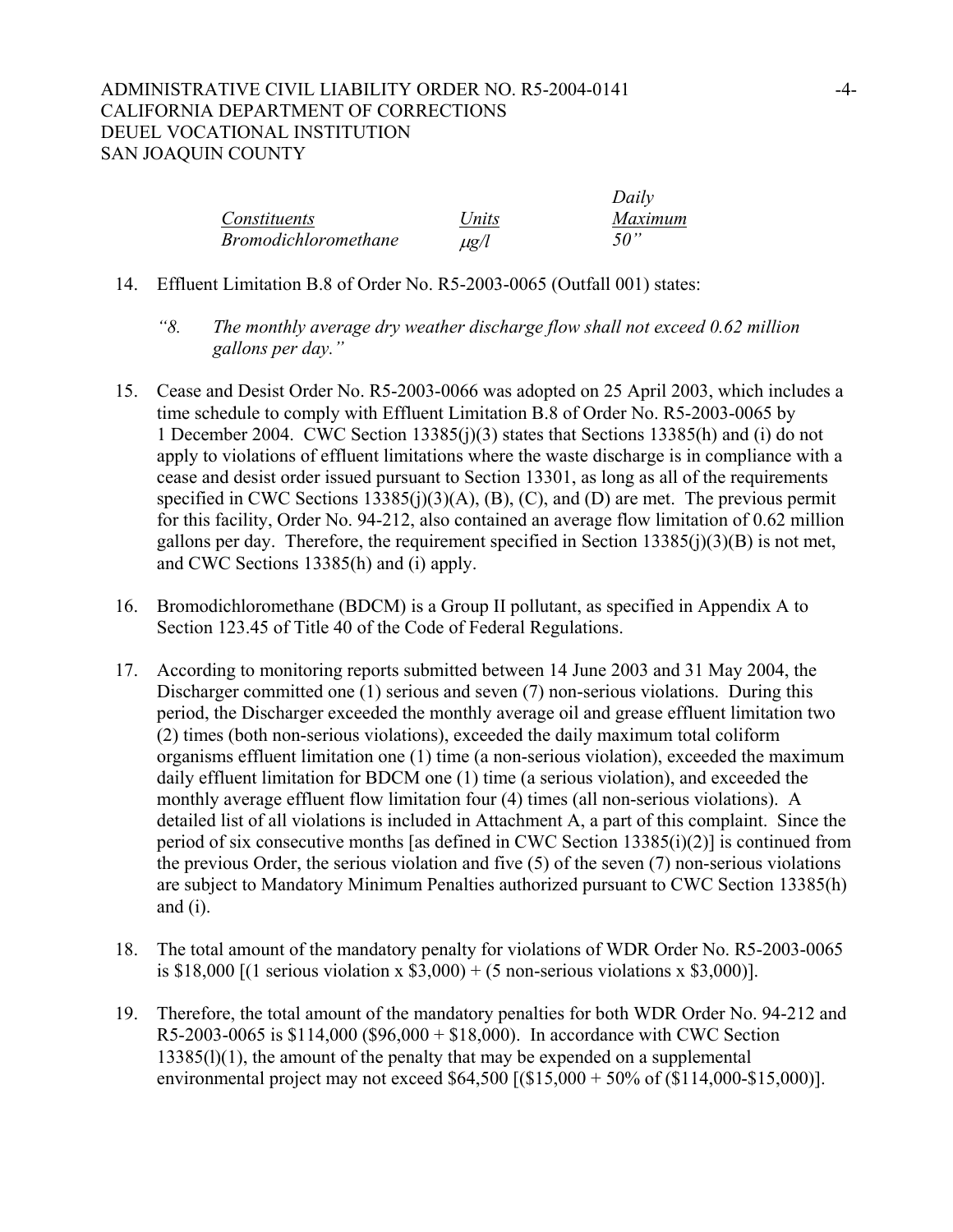## ADMINISTRATIVE CIVIL LIABILITY ORDER NO. R5-2004-0141 - 5-CALIFORNIA DEPARTMENT OF CORRECTIONS DEUEL VOCATIONAL INSTITUTION SAN JOAQUIN COUNTY

- 20. On 22 July 2004, the Executive Officer issued the Discharger Administrative Civil Liability Complaint No. R5-2004-0530 (Complaint) proposing a \$114,000 Administrative Civil Liability pursuant to CWC Section 13385(h) and (i).
- 21. On 20 August 2004, the Discharger submitted a letter indicating that their intention to propose a SEP. The Discharger also waived its right to a hearing and requested an extension of the 30-day period in which to respond to the Complaint.
- 22. On 9 September 2004, the Regional Board received a SEP proposal to implement a Water Education and Outreach Project. The Discharger proposes to provide funding to the DeltaKeeper organization to purchase a specially equipped pontoon boat and water testing equipment designed to conduct Delta tours for area schools, universities, civic organizations, local officials, and other concerned citizens, and to initiate an educational program focused on water quality awareness and pollution prevention. The SEP will fund the start-up and operating costs for the first year of the program. The SEP will require a budget of \$64,000 to purchase equipment and for operating expenses.
- 23. The Regional Board, in issuing this Administrative Civil Liability Order, have determined that the proposed supplemental environmental project is environmentally beneficial and that the factors in CWC Section  $13385(l)(1)$ , (2), and (3) are satisfied.
- 24. Issuance of this Order is exempt from the provisions of the California Environmental Quality Act (Public Resources Code Section 21000, et seq.), in accordance Title 14, California Code of Regulations Section 15321(a)(2) ("Enforcement Actions by Regulatory Agencies").
- 25. Any person affected by this action of the Board may petition the State Water Resources Control Board (State Board) to review this action. The State Board must receive the petition within 30 days of the date on which the Board adopted this Order. Copies of the law and regulations applicable to filing petitions will be provided upon request.

**IT IS HEREBY ORDERED** that the Discharger shall pay the \$114,000 penalty as follows:

- 1. **Within 30 days of adoption of this Order**, the Discharger shall pay \$50,000 by check, which contains a reference to "ACL Order No. R5-2004-0141" and is made payable to the *State Water Resources Control Board*.
- 2. By **1 April 2005**, the Discharger shall provide written documentation that the proposed equipment, as outlined in the SEP proposal, has been procured, and that the Water Education and Outreach Project, as described in Finding No. 22, has been implemented. If this documentation is not provided to the Regional Board by 1 April 2005, the Discharger shall pay the remaining \$64,000 by check, which contains a reference to "ACL Order No. R5-